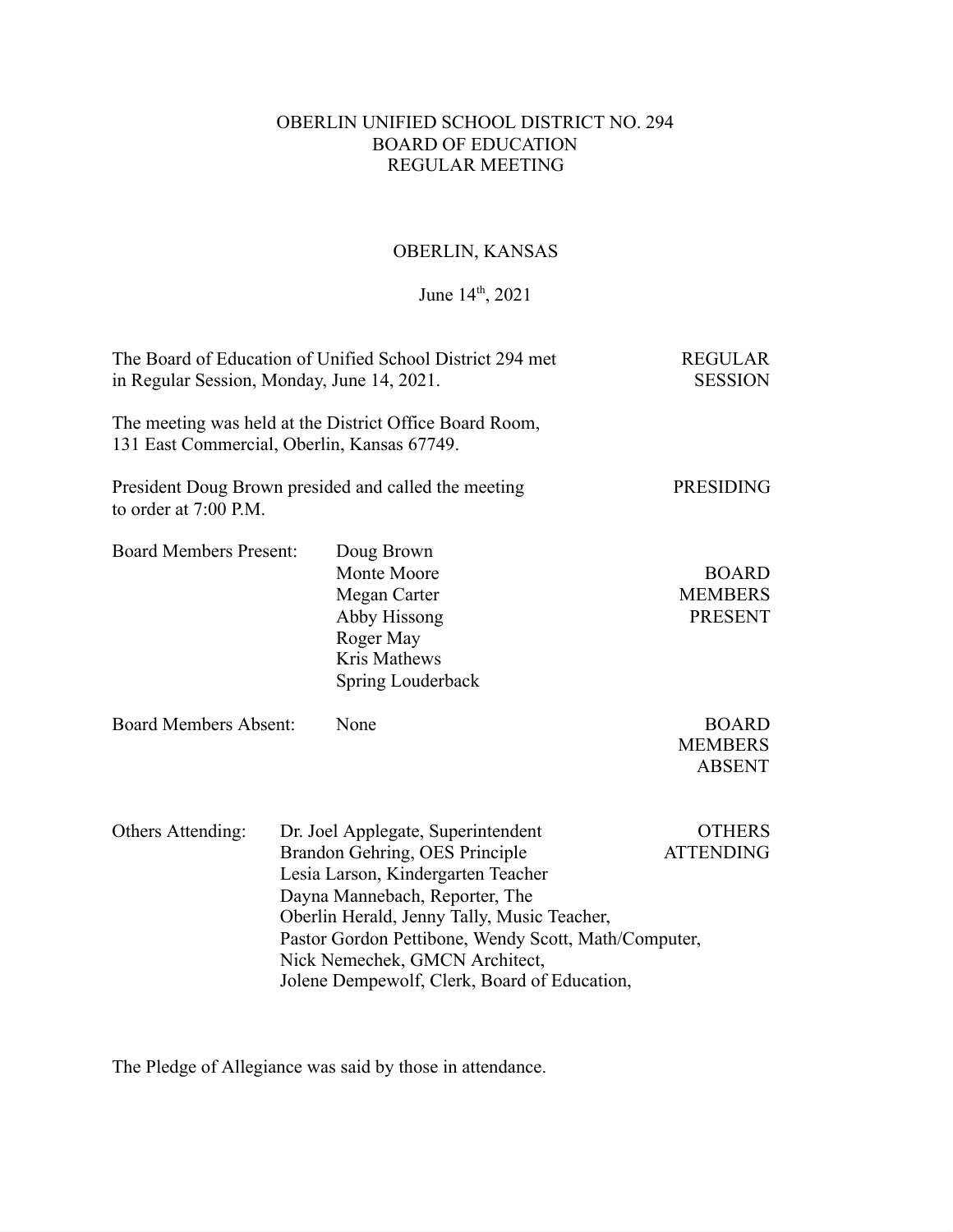Prayer was led by Pastor Gordon Pettibone.

There was no Public Forum this evening.

DURING BOARD FORUM:

No one had anything new to talk about in the Board Forum.

## ADOPTION OF THE AGENDA:

Board asked for these changes to the Agenda. G – Lockers, H – Sensory Room, and I Ron Jansonius Resignation.

| Moved by Megan Carter and seconded by Spring Louderback to | <b>MOTION</b> |
|------------------------------------------------------------|---------------|
| adopt the agenda with the following changes.               | Adopt         |
|                                                            | Agenda        |

Voted on and carried unanimously, 7-0.

## FINANCIAL REPORTS:

Board Review the Financial statements and expenditure percentages of funds. One question was asked about food service and it was address with we haven't received all the payments from the State yet.

## BOARD GOALS FOR 2021 - 2022

No Changes to Board Goals at this time.

## CONSENT AGENDA ITEMS WERE REVIEWED FOR APPROVAL: \*Minutes of the May 10, 2021, regular meeting

| Moved by Roger May and seconded by Spring Louderback to | <b>MOTION</b>  |
|---------------------------------------------------------|----------------|
| approve the consent agenda.                             | Approve        |
|                                                         | Consent Agenda |

Voted on and carried unanimously, 7-0.

## CONSENT AGENDA ITEMS WERE REVIEWED FOR APPROVAL: \* Payment of bills as presented

| Moved by Abby Hissong and seconded by Monte Moore to | <b>MOTION</b>  |
|------------------------------------------------------|----------------|
| approve the consent agenda.                          | Approve        |
|                                                      | Consent Agenda |

Voted on and carried unanimously, 7-0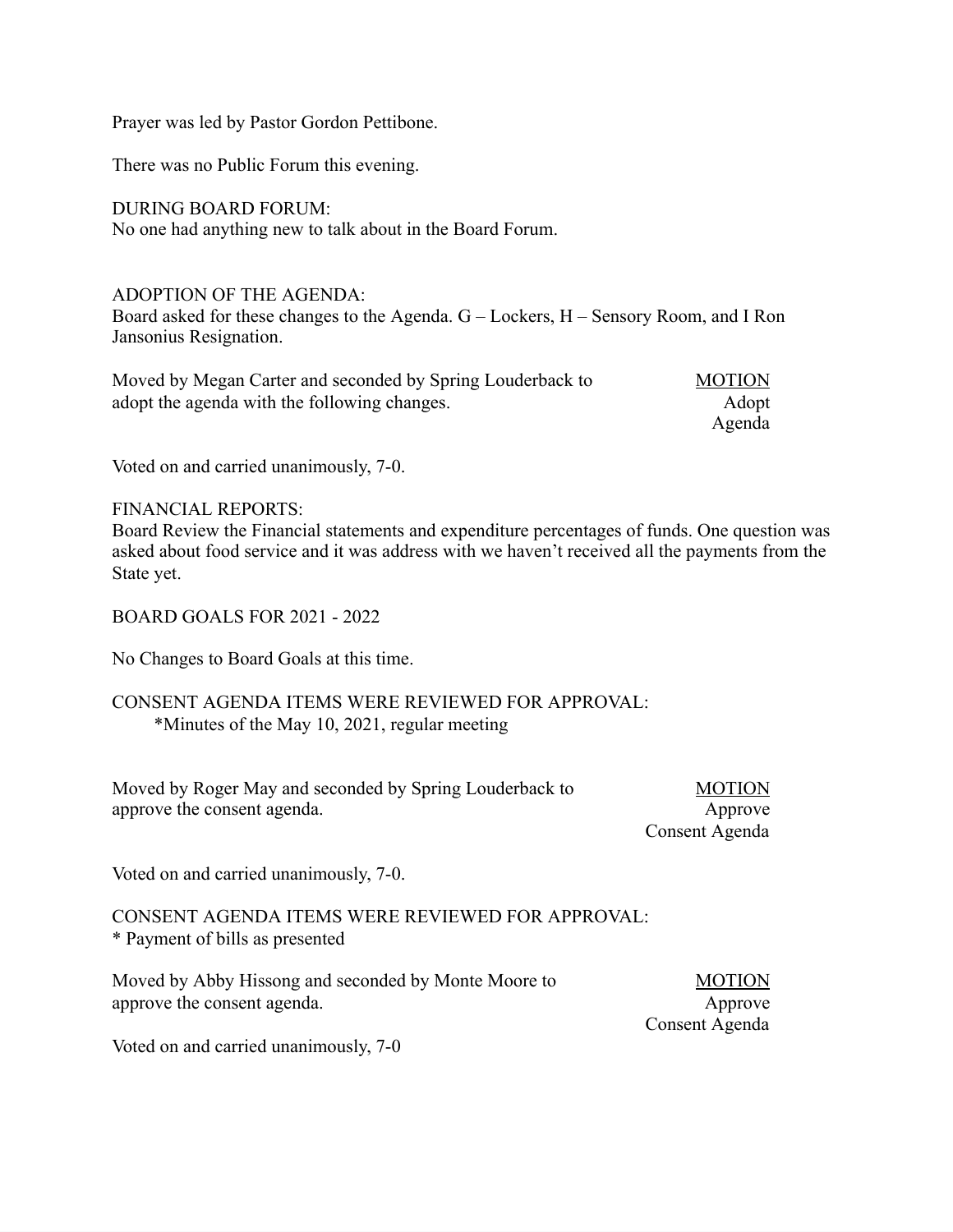Annual Agenda Items and Reports: None to report at this time.

Items for Discussion: GMCN PRESENTATION OF THEIR FINDINGS: Nick Nemechek spoke to the board about what he found on his walk through both buildings. Also presented the board amount on what it would cost to fix them.

ALL POLICY CHAPTERS NEED TO BE UPDATED BY JUNE 21<sup>st</sup>, 2021: Presented to the board that these chapters need to be updated.

ACTION ITEMS

AUTHORIZE TRANSFERS AND PAY BILLS TO BALANCE AND COMPLETE BUDGET – JUNE 29TH SPECIAL BOARD MEETING: Decided to have a Special Board Meeting on June 29<sup>th</sup> at 7:30 am.

Moved by Monte Moore and seconded by Megan Carter to MOTION Have a Special Board Meeting June 29<sup>th</sup>, 2021 at 7:30 am. Have a Special Have a Special

 Board Meeting June  $29^{th}$  ( $\omega$  7:30 AM

Voted on and carried unanimously, 7-0.

# AUTHORITY GIVEN TO THE SUPERINTENDENT TO SELL OLD WALL MATS AND USE PURPLEWAVE TO SELL OLD BUS: Board approved to give Superintendent authority to sell old wall mats and bus.

Moved by Abby Hissong and seconded by Kris Mathews to MOTION Give authority to Superintendent to sell old wall mats and bus. Give Authority

 To Superintendent Sell Old Wall Mats and Bus.

Voted on and carried unanimously, 7-0.

APPROVAL OF VICKI VERSAILLES AS KSDE AUTHORIZED REP FOR FOOD SERVICES:

Moved by Roger May and seconded by Abby Hissong to MOTION Approve Vicki Versailles as KSDE Authorized Rep. To Approve Vicki

Versailles AS KSDE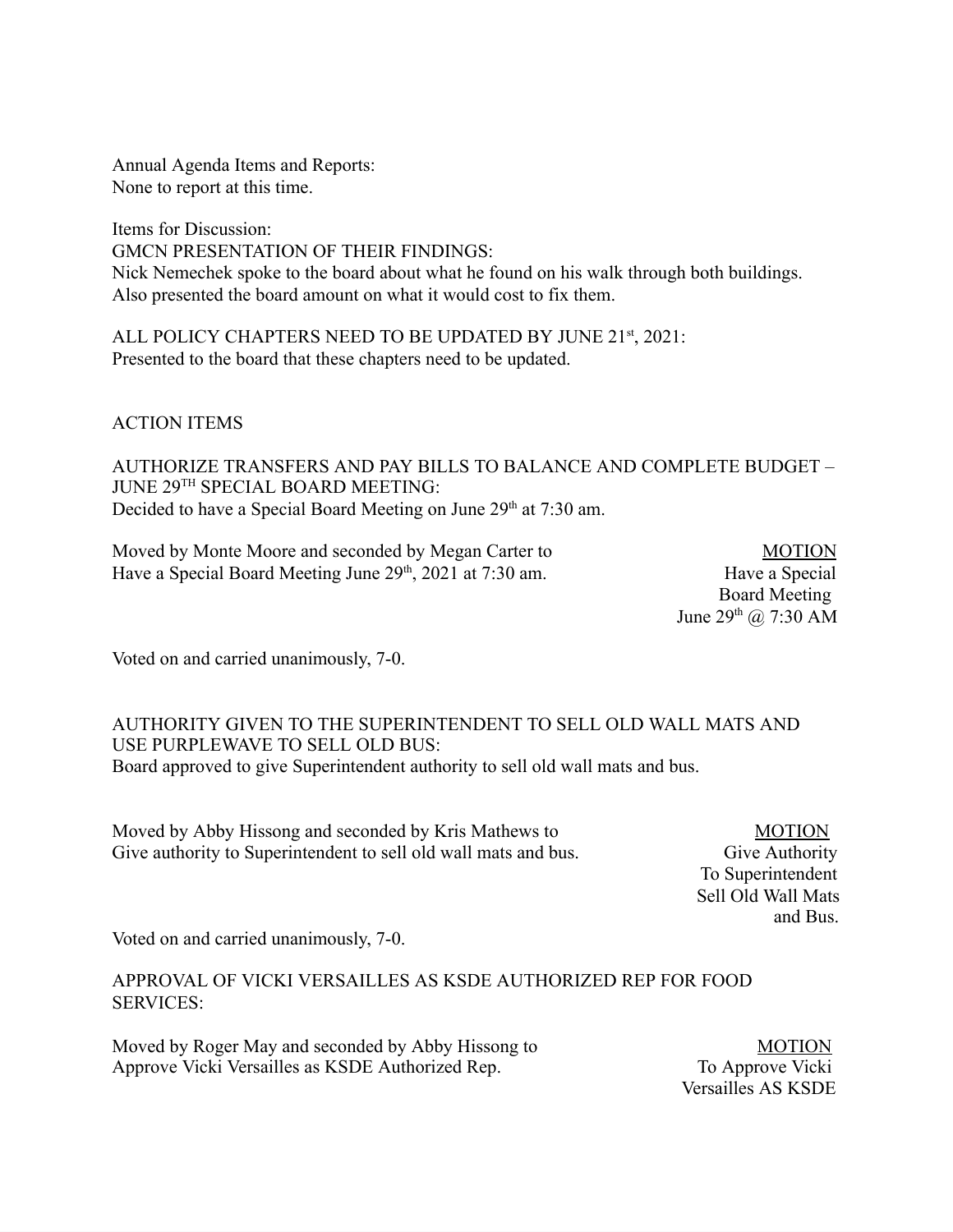Voted on and carried unanimously, 7-0.

APPROVE 2021-2022 CLASSIFIED EMPLOYEE HANDBOOK: Board looked over the book asked for a few changes and to table it until next meeting.

Moved by Megan Carter and seconded by Spring Louderback to **MOTION** Have staff make changes to Handbook and table until next meeting. To Make Changes

 And table until Next Meeting

Voted on and carried unanimously, 7-0.

APPROVAL OF KYLE BRETH FOR ASST. HIGH SCHOOL FOOTBALL COACH:

Moved by Abby Hissong and seconded by Roger May to MOTION Approve Kyle Breth for Asst. High School Football Coach. To Approve Kyle

Breth for Asst. High School Football Coach

Voted on and carried unanimously, 7-0.

VOTE TO SEND OUT BANK BID LETTERS FOR 21-22 FY: Voted yes to send them out immediately and to have them back for July regular board meeting.

Moved by Monte Moore and seconded by Kris Mathews MOTION To send out Bank Bid Letters immediately and have for July To Approve Bank Board Meeting. Bids for July

Board Meeting

Voted on and carried unanimously, 7-0.

VOTE ON QUOTE FOR JH LOCKERS: The board approved to do lockers at the bid price.

Moved by Roger May and seconded by Spring Louderback to MOTION Approve locker bids. To Approve

Locker Bids

Voted on and carried unanimously, 7-0.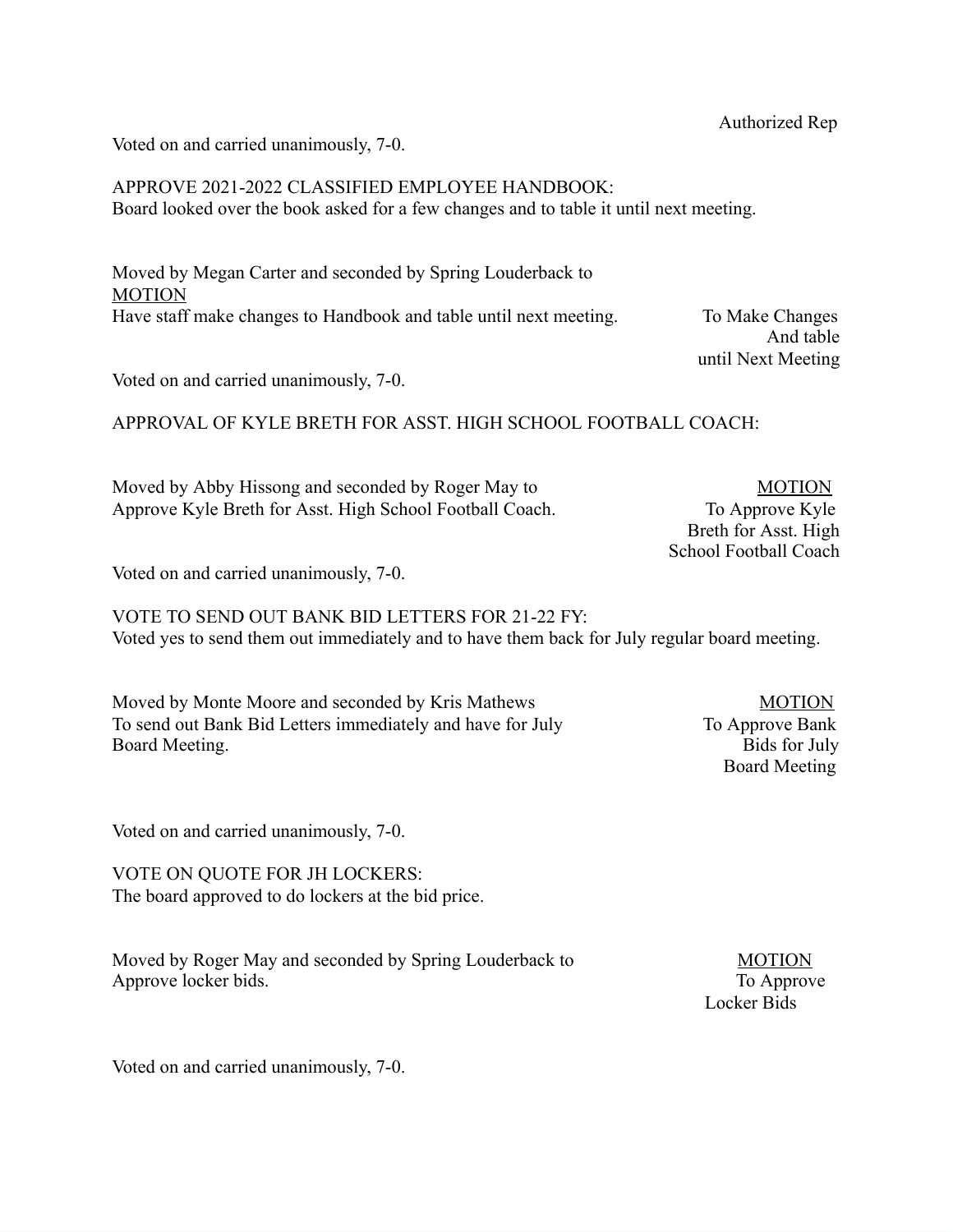#### SENSORY ROOM GRANT FOR SpEd

Brandon Gehring spoke to the board about a grant that some of his SPED Teachers would like to apply for.

Moved by Megan Carter and seconded by Kris Mathews to MOTION Apply for the Sensory Room Grant through Hansen Foundation. To Allow

 Apply for Sensory Room Grant

Voted on and carried unanimously, 7-0.

RON JANSONIUS RESIGNATION: The Board was presented with Ron Jansonius Resignation.

Moved by Megan Carter and seconded by Spring Louderback to MOTION Accept Ron Jansonius Resignation. To Accept

 Ron Jansonius Resignation

Voted on and carried unanimously, 7-0.

Dr. Joel Applegate, Superintendent provided a report. Dr. Joel Applegate reported on the following:

\*Ideas about getting rid of the wood from bleachers/ Bleachers coming out this week \*USA Conference – Outstanding/ Thomas Murray SWPlains \*Retreat for Administrators \*Budget workshop in Oakley June 17th \*Plumbing at both buildings \*Trauma training with teachers and principals \*ESSER II Approved

BOARD MEMBERS WORKSHOP OPPORTUNITIES: None at this time.

ITEMS FOR FUTURE BOARD MEETINGS: \*SQE Membership Renewal \*July Organizational Meeting \*Preliminary budget information \*Negotiations for 2021 – 2022 \*Updates to School Handbooks \*Summit Survey Result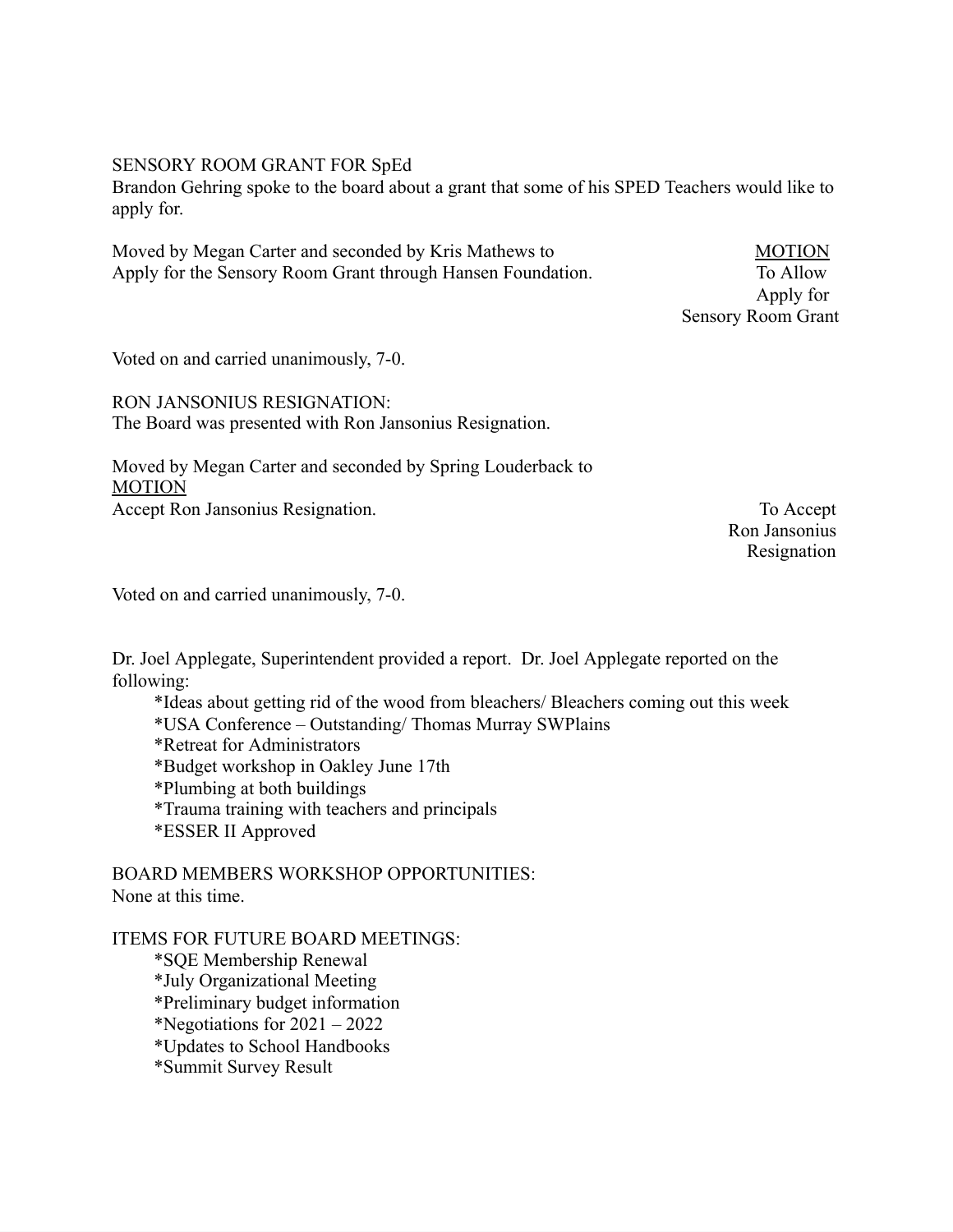An Executive session is needed to discuss 2021-2022 Negotiations and for Personnel.

| Moved by Monte Moore and seconded by Megan Carter to go into<br>executive session to discuss 2021-2022 Negotiations and Personnel<br>Contracts negotiations under KOMA, and the open meeting<br>will resume in the District Office at 8:49 P.M.<br>With only the board in attendance and Dr. Joel Applegate. | <b>MOTION</b><br>Executive<br>Session |
|--------------------------------------------------------------------------------------------------------------------------------------------------------------------------------------------------------------------------------------------------------------------------------------------------------------|---------------------------------------|
| No Action was taken.                                                                                                                                                                                                                                                                                         |                                       |
| An Executive session is needed to discuss individual employee's Contract.                                                                                                                                                                                                                                    |                                       |
| Moved by Doug Brown and seconded by Spring Louderback to go into<br>executive session to discuss Personnel<br>Contracts negotiations under KOMA, and the open meeting<br>will resume in the District Office at 9:05 P.M.<br>With only the board in attendance.                                               | <b>MOTION</b><br>Executive<br>Session |
| No Action was taken.                                                                                                                                                                                                                                                                                         |                                       |
| An Executive session is needed to discuss individual employee's Contract.                                                                                                                                                                                                                                    |                                       |
| Moved by Megan Carter and seconded by Roger May to go into<br>executive session to discuss Personnel<br>Contracts negotiations under KOMA, and the open meeting<br>will resume in the District Office at 9:10 P.M.<br>With only the board in attendance and Dr. Joel Applegate.                              | <b>MOTION</b><br>Executive<br>Session |
| No Action was taken.                                                                                                                                                                                                                                                                                         |                                       |
| An Executive session is needed to discuss individual employee's Contract.                                                                                                                                                                                                                                    |                                       |
| Moved by Megan Carter and seconded by Monte Moore to go into<br>executive session to discuss Personnel<br>Contracts negotiations under KOMA, and the open meeting<br>will resume in the District Office at 9:17 P.M.<br>With only the board in attendance and Dr. Joel Applegate.                            | <b>MOTION</b><br>Executive<br>Session |
| No Action was taken.                                                                                                                                                                                                                                                                                         |                                       |

President Doug Brown Adjourn meeting 9:18 P.M.